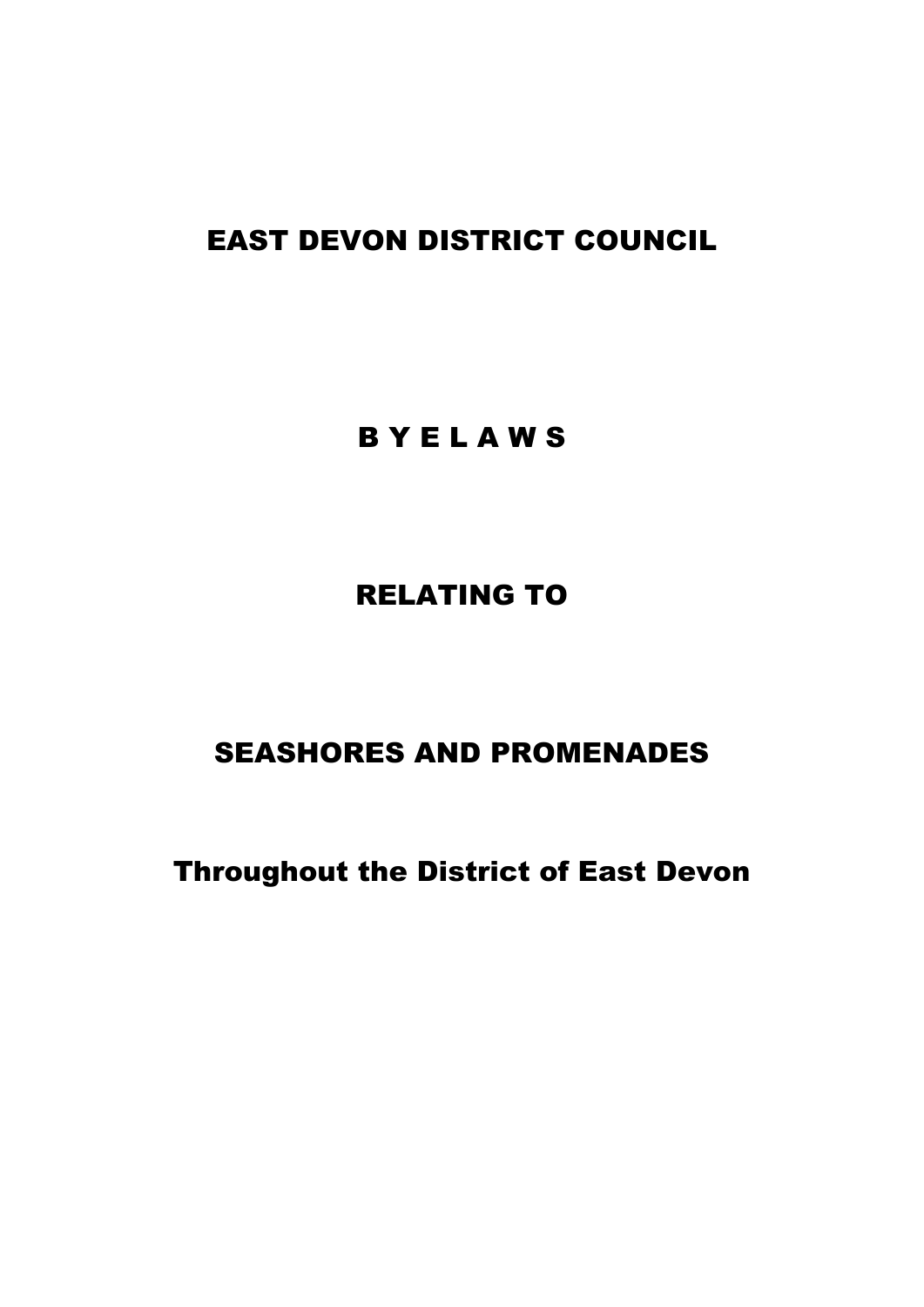## **EAST DEVON DISTRICT COUNCIL**

#### **BYELAWS**

Made by the Council of the District of East Devon by virtue of the powers conferred on the Council by Sections 82 and 83 of the Public Health Acts Amendment Act, 1907.

- 1. Through these Byelaws, the following expressions shall have the meanings hereby assigned to them:-
	- (a) 'the Council' means the Council of the District of East Devon.
	- (b) 'the Esplanade' includes each of the following:-
		- (i) the West Walk' being the portion of the promenade at Seaton extending from Marine Place in the east to the Chine in the west and the cliff paths above the same;
		- (ii) the East Walk' being that portion of the promenade at Seaton extending from Marine Place in the west to Trevelyan Road in the east, and the sea wall abutting the same;
		- (iii) 'the Promenade' being the cliff path at Budleigh Salterton from its junction with the south end of Cliff Road to the west end of Marine Parade, the pedestrian walkway abutting on the south side of Marine Parade and the path from the east end of that pedestrian walkway to the mouth of the River Otter;
		- (iv) the pedestrian walkway abutting on the beach at Sidmouth extending from Clifton Place in the west to the mouth of the River Sid in the east, and the wall abutting on the same, and the Marine Walk abutting the beach below Connaught Gardens and Jacobs Ladder at Sidmouth;
		- (v) the pedestrian walkway abutting on to Queens Drive and Marine Drive at Exmouth and all land between the said pedestrian walkway and the foreshore to the south thereof not laid out as pleasure gardens;
		- (vi) the pedestrian walkways and areas know as 'Charlies Yard' and 'Cliff Walk' respectively situate at each side of Sea Hill, Beer.
	- (c) in Part 1 of the Byelaws, 'the Seashore' means any part of the seashore within the District of East Devon. In any other part of these Byelaws the expression 'the Seashore' has the meaning assigned to it in that part of the Byelaws;
	- (d) 'invalid carriage' means a vehicle which is an invalid carriage complying with the requirements and used in accordance with the conditions prescribed by regulations under Section 20 of the Chronically Sick and Disabled Persons Act 1970.

#### **PART I SEASHORE**

#### 2. **NOISY INSTRUMENTS**

No persons shall, on any part of the Seashore, by operating or causing to be operated, any wireless set, gramophone, amplifier, tape recorder or similar instrument, make cause or suffer to be made, any noise which is so loud or so continuous or repeated as to give reasonable cause for annoyance to any person using the Seashore.

#### 3. **DOGS BARKING**

No person shall on the Seashore after being required to desist by any Constable or by an Officer of the Council, incite any dog to bark to the annoyance of any person using the Seashore.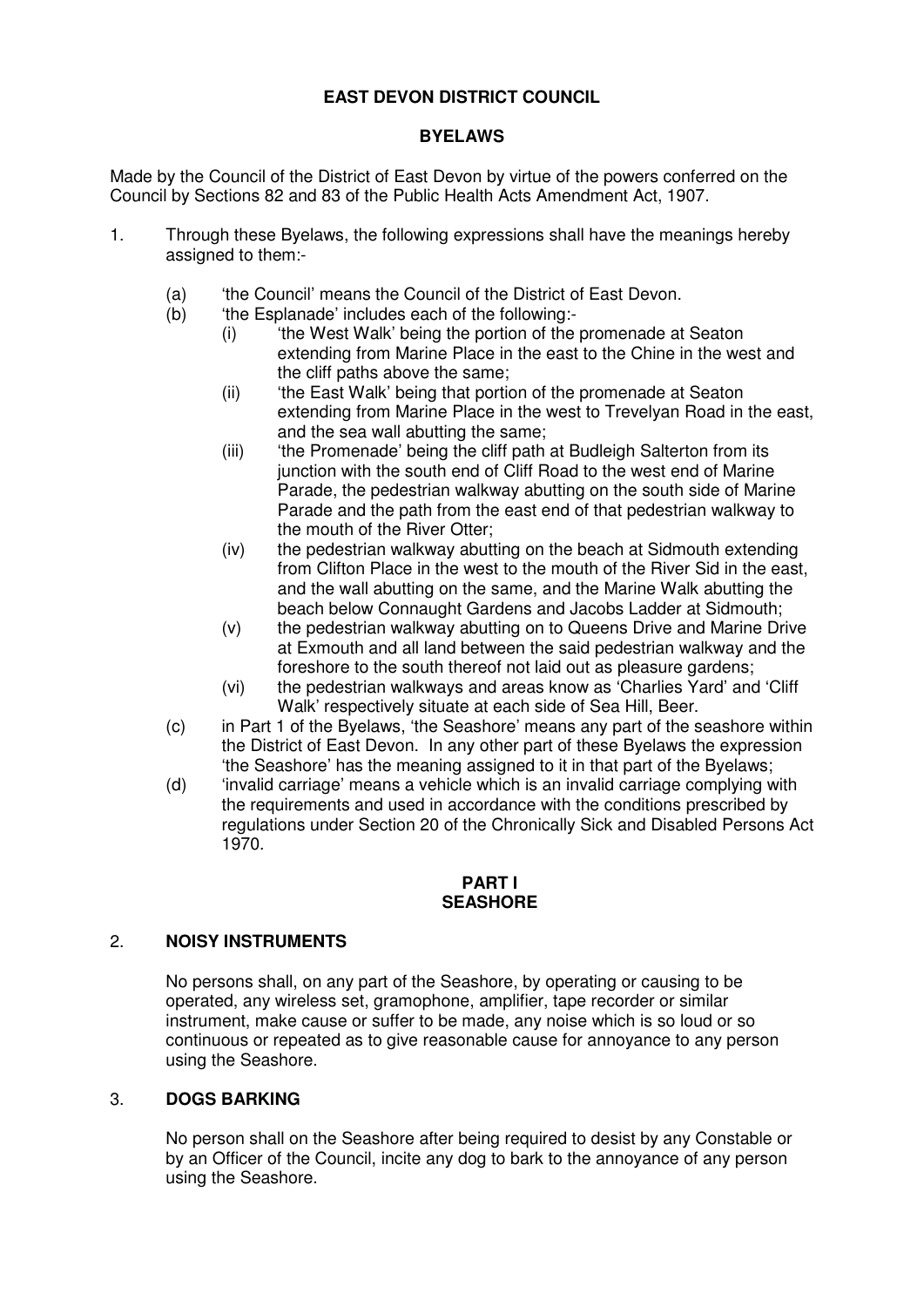## 4. **RIDING AND DRIVING OF ANIMALS**

No person shall on the Seashore break in any horse or other animal or ride or drive any horse or other animal in a race or so as to cause danger or annoyance to any person using the Seashore.

#### 5. **VEHICLES**

No person shall on the Seashore, ride or drive or cause to be ridden or driven any vehicle of any description whether drawn or propelled by animals, persons or any mechanical power or wind power or ride any bicycle tricycle or similar machines so as to cause danger or annoyance to any person using the Seashore.

#### 6. **BEGGING, TOUTING, ETC**

No person shall on the Seashore, to the annoyance or obstruction of any person, beg or solicit aims, or for the purpose of selling or advertising any article or of obtaining custom, tout or importune, either verbally or by the distribution of handbills, circulars or advertisements: Provided that this Byelaw shall not apply to any collection of money or sale of any article in accordance with any Regulation made under Section 5 of the Police, Factories, etc (Miscellaneous Provisions) Act 1916, for the time being in force in the District of East Devon.

#### 7. **INTENTIONAL OBSTRUCTION OF OFFICERS ETC**

No person shall on the Seashore intentionally obstruct or disturb any Officer of the Council in the proper discharge of his duties or any person employed by the Council in the proper execution of any work connected with the improvement maintenance or regulation of the Seashore.

#### **PART II**

- 8 (a) In Part II of these Byelaws, the expression 'the Seashore' means any and each of the following parts of the Seashore within the District of East Devon;
	- (a) the Seashore within the area of the former Urban District of Budleigh Salterton;
	- (b) the foreshore and all beach sands rock and any seawall or bank adjoining the same within the area of the former Urban District of Exmouth and for the time being vested in or leased to the Council;
	- (c) all the portion of the Seashore from the White Cliff, Seaton in the west to the mouth of the River Exe in the east'
	- (d) the Seashore within the area of the former Urban District of Sidmouth.
	- (b) 'the foreshore' means that part of the sands foreshore of the sea and beach between high water and low water mark of ordinary tides extending from Rodney Point, Exmouth on the east to the pier situate on the eastern side of the entrance to the Exmouth Docks on the west.

#### 9. **BOOTHS, TENTS, ETC**

Where any part of the Seashore has, by notices affixed in conspicuous positions on the Seashore, been set apart by the Council for the delivery of such lectures, sermons, speeches, or performances of music, or for the holding of such entertainments as may be indicated in the notices:-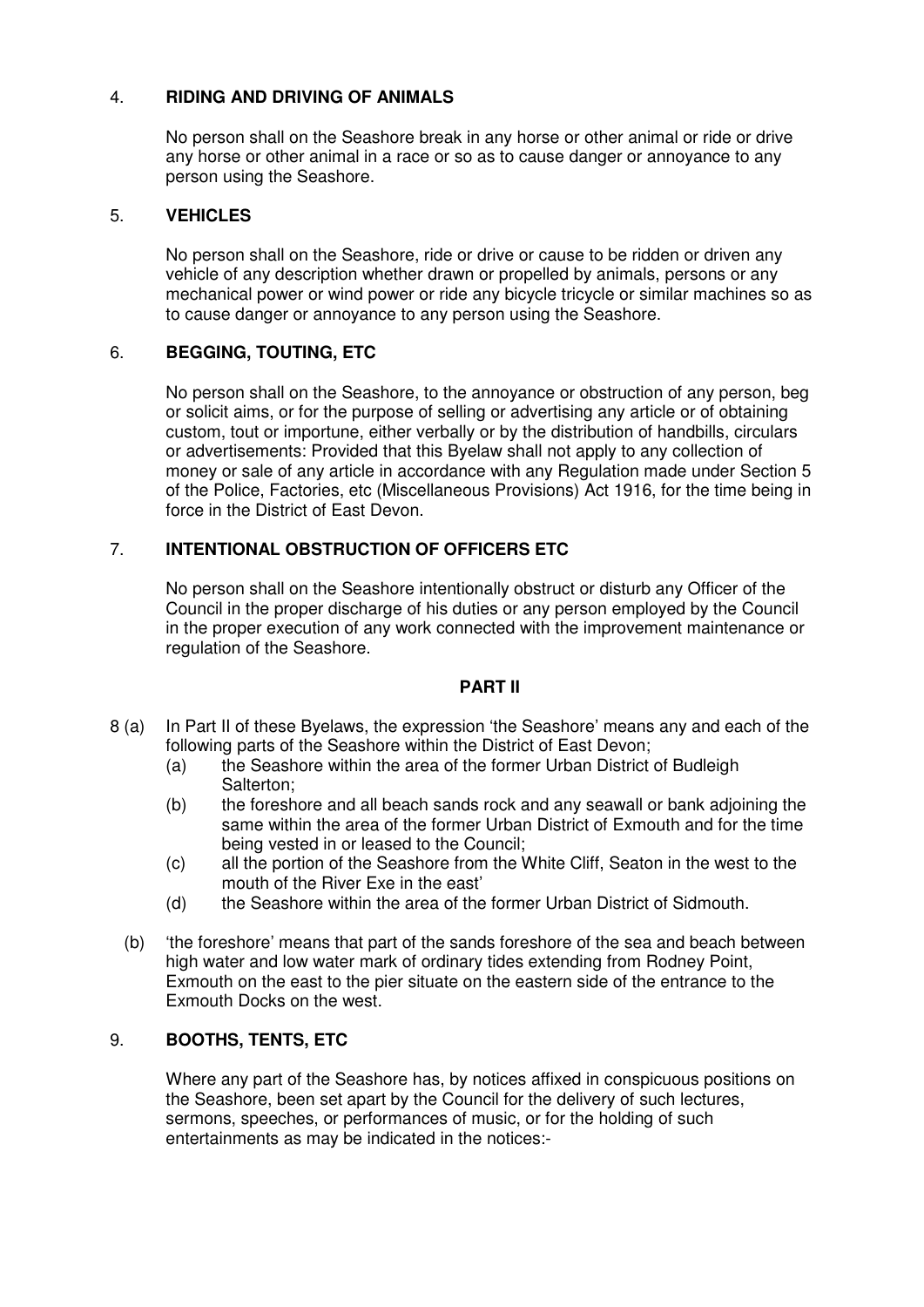- (i) no person shall deliver any lecture, sermon, or speech, or perform any music, or hold any entertainment so indicated as the case may be, on any other part of the Seashore;
- (ii) no person shall use or attempt to use any such part in such manner as to interfere with or hinder any person already using it for any purpose for which it has been set apart.

## 10. **PERFORMANCES ETC**

Where any part of the Seashore, has, by notices affixed in conspicuous positions on the Seashore; been set apart by the Council for the delivery of such lectures, sermons, speeches, or performance of music, or for the holding of such entertainments as may be indicated in the notices:-

- (i) no person shall deliver any lecture, sermon, or speech, or perform any music, or hold any entertainment so indicated as the case may be, on any other part of the Seashore;
- (ii) no person shall use or attempt to use any such part in such manner as to interfere with or hinder any person already using it for any purpose for which it has been set apart.

## 11. **GAMES**

Where any part of the Seashore has, by notices affixed in conspicuous positions on the Seashore, been set apart by the Council for the playing of such games (involving the exclusive use of any space by the players) as may be specified in the notices:-

- (i) no person shall play any game so specified on any other part of the Seashore;
- (ii) no person shall use or attempt to use any such part so as to interfere with or cause annoyance to any person already using such part for any purpose for which it has been set apart.

#### **PART III ESPLANADES**

## 12. **NOISY INSTRUMENTS**

No person shall, on any Esplanade, by operating or causing to be operated, any wireless set, gramophone, amplifier, tape recorder or similar instrument, make, cause or suffer to be made, any noise which is so loud or so continuous or repeated as to give reasonable cause for annoyance to any person using the Esplanade.

## 13. **DRIVING OF VEHICLES ETC**

No person shall ride, drive or park any vehicle drawn or propelled by any mechanical power or ride any bicycle, tricycle, skate board or similar machine on any part of any Esplanade. Provided that this Byelaw shall not apply to any person riding, driving or parking any vehicle or machine otherwise than to the obstruction or danger to any other person lawfully using that Esplanade if the person so riding, driving or parking has lawful authority so to do:

PROVIDED also that this Byelaw shall not apply:-

(a) to any person in the service of the local authority for the purpose of collecting refuse, litter or sweeping or for any purpose connected with the maintenance, repair, reconstruction or improvement of the Esplanade or of any ornamental or other gardens abutting the Esplanade.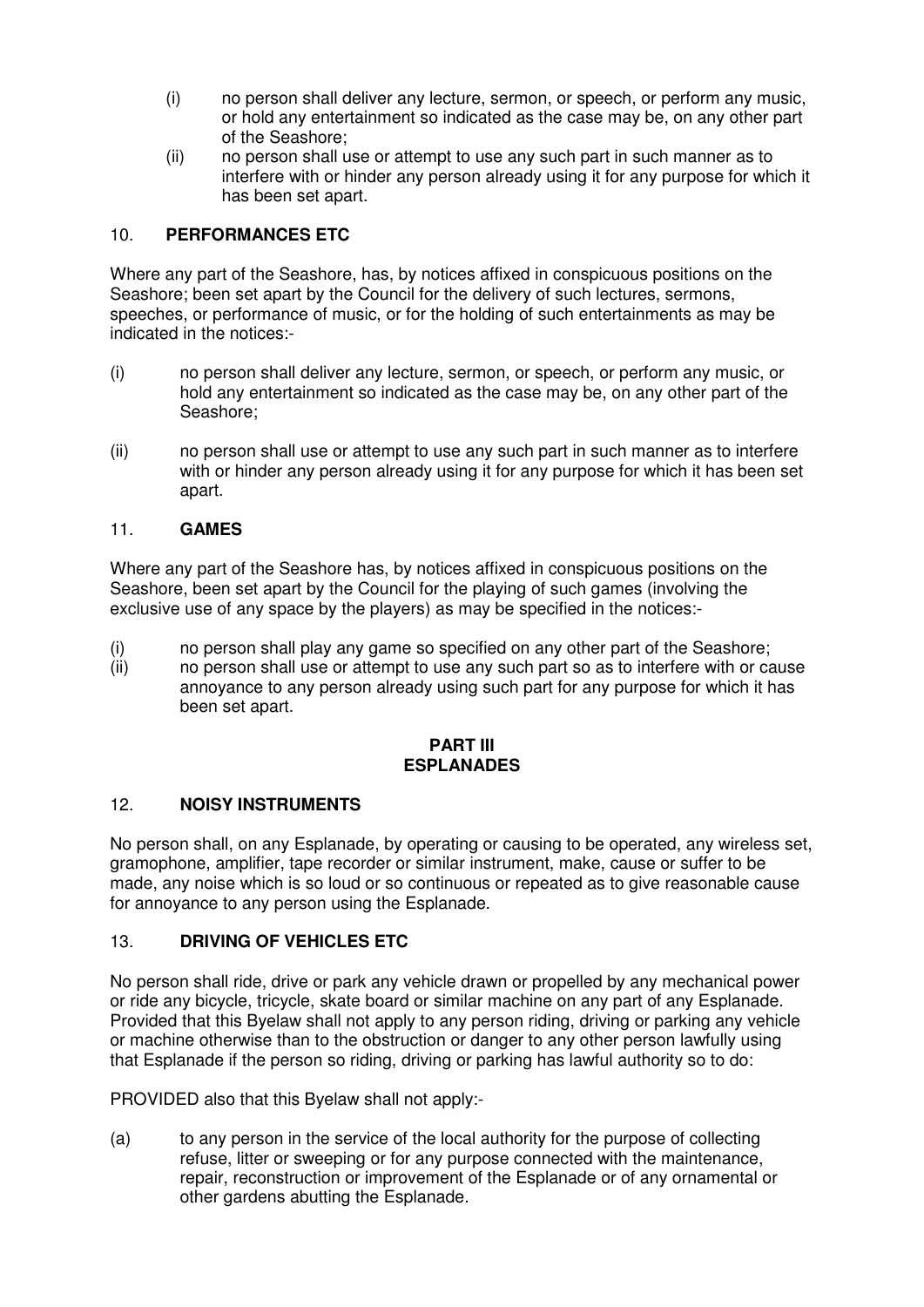- (b) for the purpose of transporting goods and equipment to any premises on the Esplanade or the delivery of beach huts to any authorised site on the Esplanade, between the hours of 6 am and 7.45 am and where such riding, driving or parking is carried out without obstruction or danger to any other person lawfully using the Esplanade.
- (c) for the purpose of any emergency in connection with the saving of life.
- (d) for the purpose of access at all times for the emergency service vehicles of the police, fire, ambulance and coastguard services.
- (e) to any person bona fide riding, driving or parking an invalid carriage, whether manually or mechanically propelled, where not ridden, driven, or parked to the obstruction or danger of any other person lawfully using the Esplanade.

## 14. **BEGGING, TOUTING ETC**

No person shall on any Promenade beg or solicit alms, or for the purpose of selling or advertising alms, or for the purpose of selling or advertising any article of obtaining custom, tout or importune, either verbally or by the distribution of handbills, circulars or advertisements: Provided that this Byelaw shall not apply to any collection of money or sale of any article in accordance with any Regulation made under Section 5 of the Police, Factories etc (Miscellaneous Provisions) Act 1916 for the time being in force in the District of East Devon.

## 15. **INTENTIONAL OBSTRUCTION OF OFFICERS ETC**

No person shall on any Esplanade intentionally obstruct or disturb any Officer of the Council in the proper discharge of his duties or any person employed by the Council in the proper execution of any works connected with the improvement, maintenance or regulation of the Esplanade.

#### **PART IV**

## 16. **PENALTY**

Every person who shall offend against any of the foregoing Byelaws shall be liable on summary conviction to a fine not exceeding Fifty Pounds (£50.00).

## 17. **SAVING OF CROWN AND OTHER RIGHTS**

Nothing contained in any of the foregoing Byelaws shall be deemed to be or shall operate as a grant by or on behalf of the Crown as owner of the foreshore below high water mark of any estate or interest in or right over such foreshore, or any part thereof nor shall anything contained in or done under any of the provisions of the foregoing Byelaws, in any respect, prejudice or injuriously affect the rights and interests of the Crown in such foreshore, or prevent the exercise thereon of any rights or prejudice of injuriously affect any right, power or privilege legally exercisable by any person in over and in respect of the Seashore.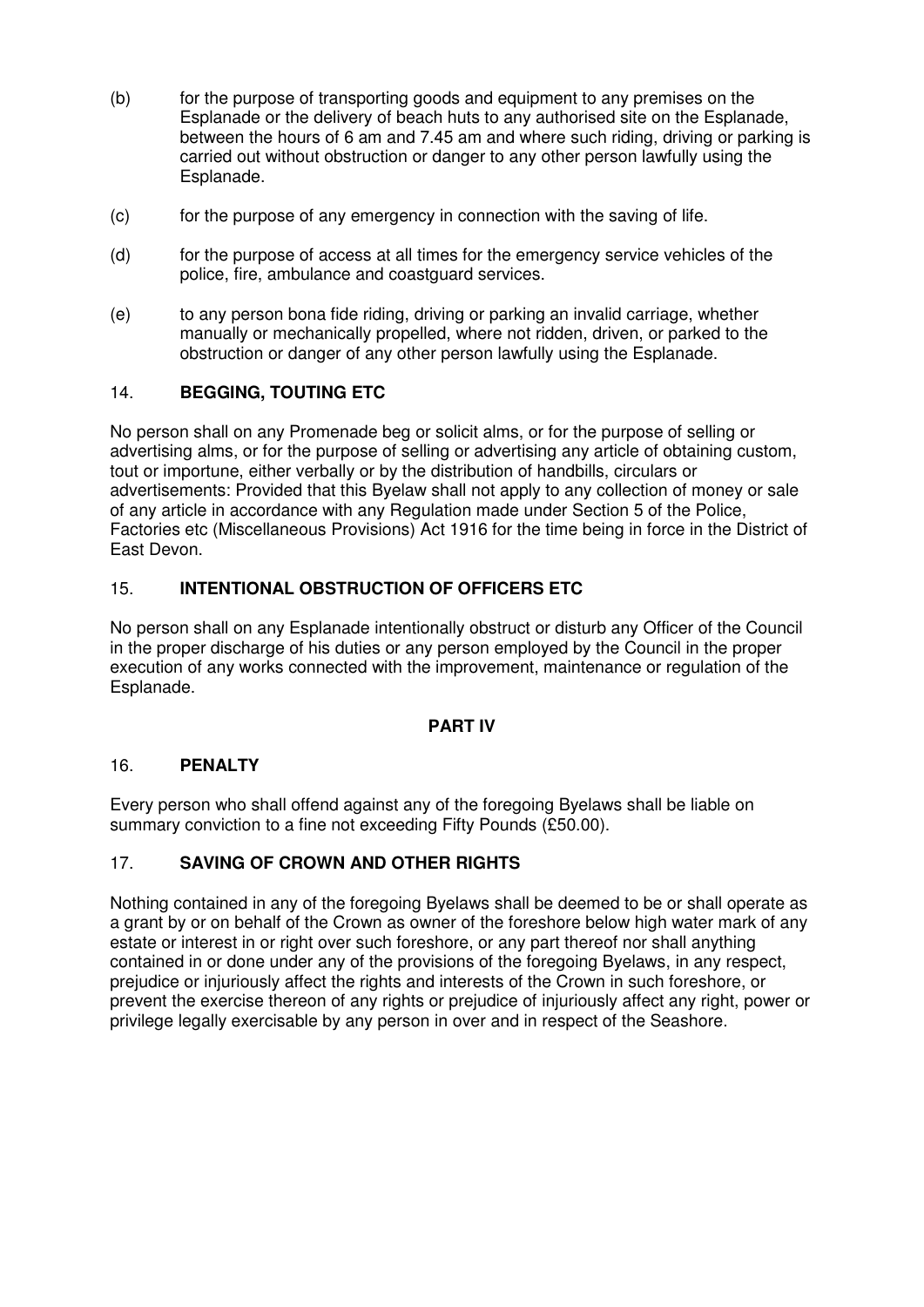## **REPEAL**

The following Byelaws and other Byelaws made under sections 82 and 83 of the Public Health Acts Amendment Act 1907 relating to foreshores, seashores and promenades insofar as they apply within the District of East Devon or any part thereof immediately before the coming into operation of these Byelaws are hereby repealed:-

| Date made        | By whom made                                        | Date confirmed   | By whom<br>confirmed              |
|------------------|-----------------------------------------------------|------------------|-----------------------------------|
| 2 May 1923       | <b>Exmouth Urban District Council</b>               | 13 July 1923     | Secretary of State                |
| 20 November 1923 | <b>Budleigh Salterton Urban District</b><br>Council | 4 January 1924   | Secretary of State                |
| 29 June 1927     | Sidmouth Urban District Council                     | 29 November 1927 | Secretary of State<br>Home Office |
| 18 May 1927      | Seaton Urban District Council                       | 16 June 1927     | Secretary of State                |
| 3 September 1953 | Seaton Urban District Council                       | 15 February 1954 | Secretary of State                |
| 30 April 1962    | Exmouth Urban District Council                      | 2 July 1962      | Secretary of State<br>Home Office |

THE COMMON SEAL of EAST DEVON ) DISTRICT COUNCIL was hereunto affixed )<br>this day of (1)  $day of$  ) 2006 in the presence of:-

Chief Executive/Assistant Chief Executive/Head of Legal & Member Services